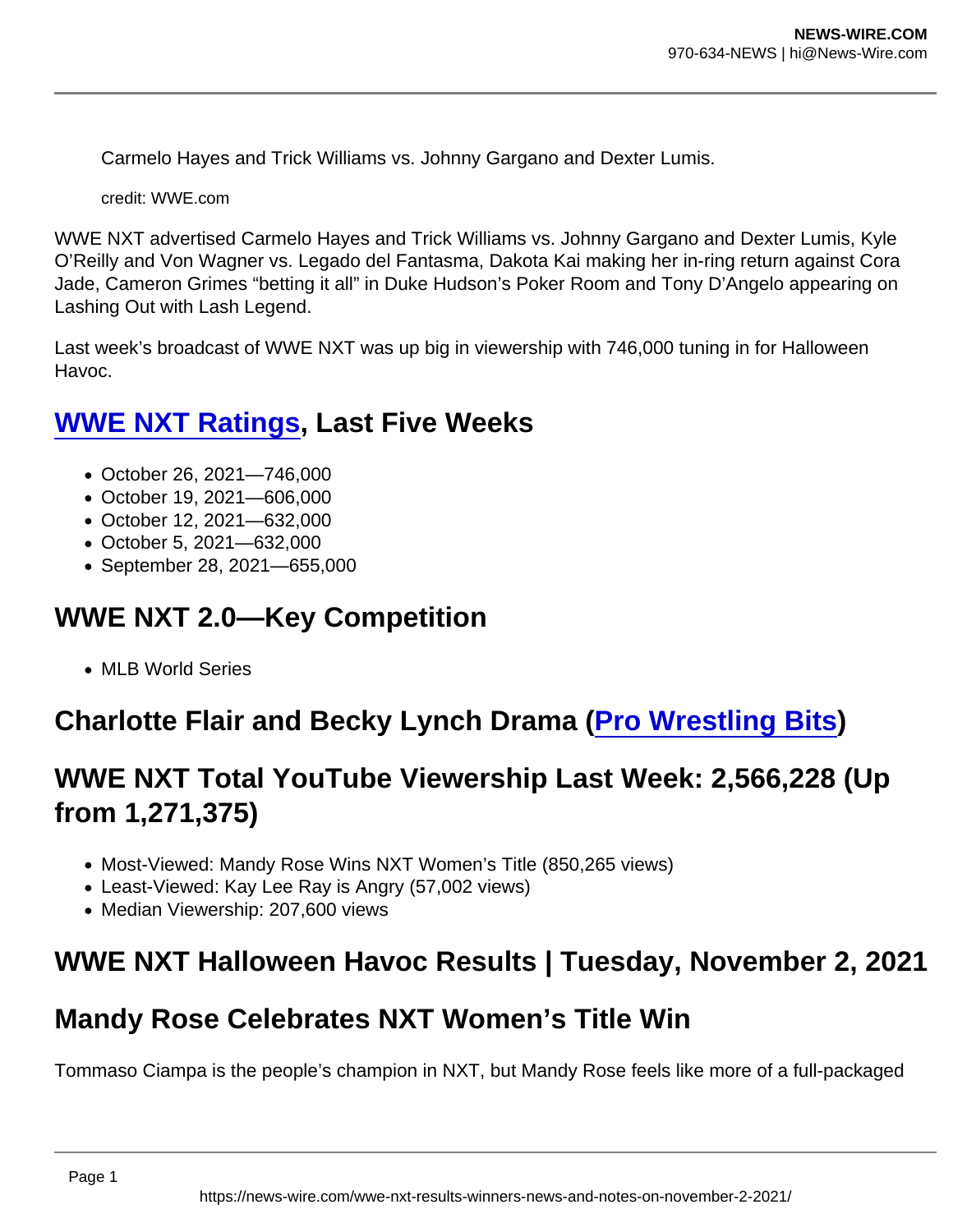world champion with a heel stable a la Roman Reigns.

Io Shirai naming all the people she doesn't like will always be hilarious to me.

Rose used a oldie-but-goodie heel move by calling for the ref and then attacking Io Shirai the moment Io took her eye off the ball.

### Dakota Kai def. Cora Jade

Given the winning streak Cora Jade was on, I wouldn't put it past NXT to give her the victory over a returning Dakota Kai.

Dakota Kai's theme music now features a tribal scream at the beginning, and I consider it an upgrade.

Given the fact that Shotzi Blackheart inexplicably [turned heel on SmackDown](https://www.forbes.com/sites/alfredkonuwa/2021/10/29/wwe-smackdown-results-winners-news-and-notes-on-october-29-2021/), Dakota Kai landing back in NXT instead of the main roster is a blessing in disguise.

### Xyon Quinn def. Robert Stone

Xyon Quinn's rendition of "Sexy Boy" is one of the wildest things you'll see in NXT 2.0. Entertaining as it was, I'm not sure it fits somebody with a shooter gimmick.

Robert Stone is slowly becoming an actual wrester instead of just a manager, but unfortunately he'll forever be limited as a comedic wrestler.

NXT 2.0 throws a lot at its viewers from week to week, but given how Xyon Quinn is being pushed, he is shaping up to be one of the few things that sticks.

### Legado del Fantasma def. Von Wagner and Kyle O'Reilly

Legado del Fantasma had awesome LWO-inspired t-shirts.

Xyon Quinn is teasing a romance storyline with Elektra Lopez, which will inevitably end with him getting jumped and/or kidnapped by her goons.

#### Bron Breakker def. Andre Chase

Andre Chase is an impeccable screamer.

I don't know whether this was planned or not, but Chase yeeted the microphone after it didn't work and demanded one that did. If this was improvised, he did a hell of a job.